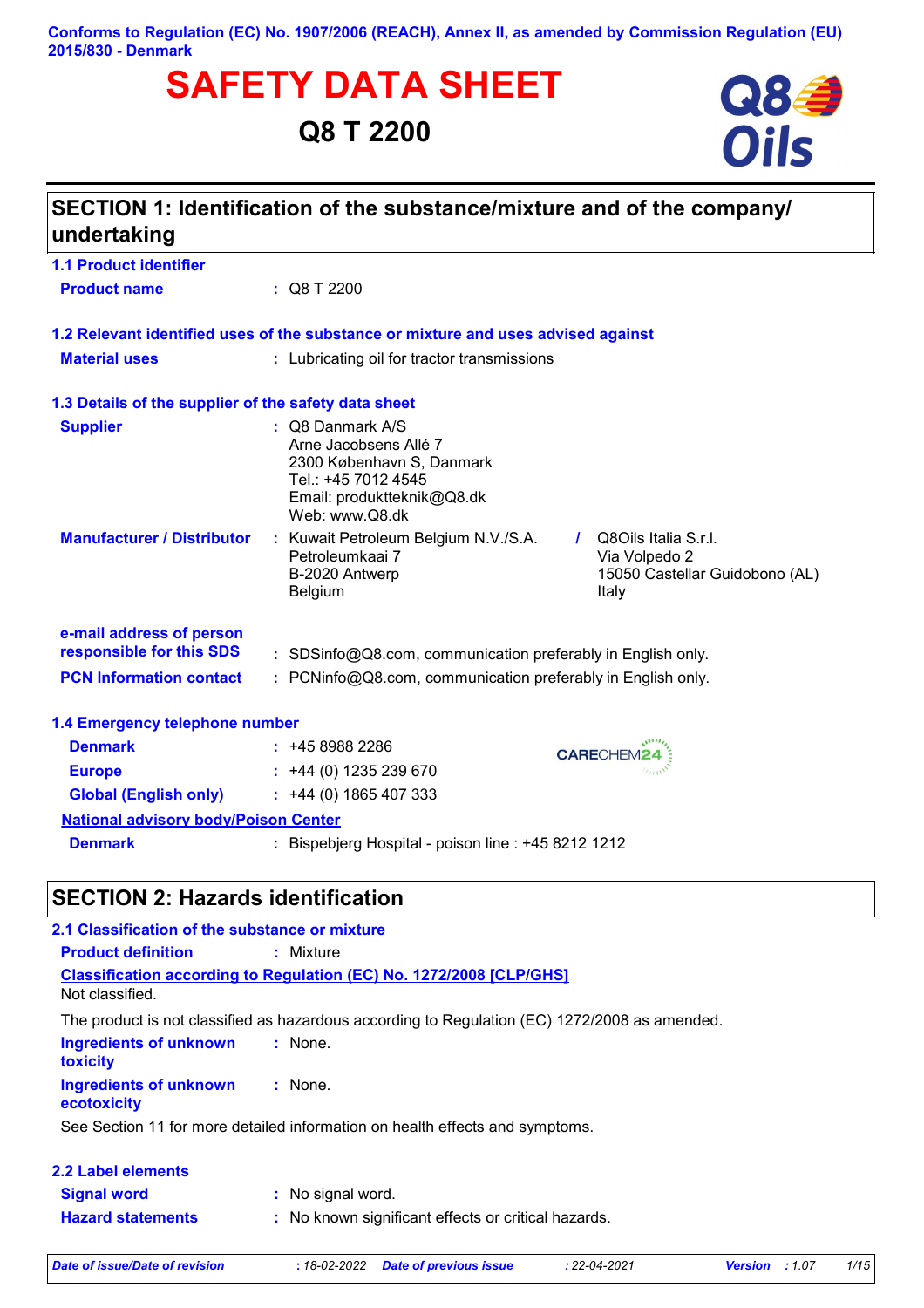# **SECTION 2: Hazards identification**

| <b>Precautionary statements</b>                                                                                                                                 |                                                                                                                                                          |
|-----------------------------------------------------------------------------------------------------------------------------------------------------------------|----------------------------------------------------------------------------------------------------------------------------------------------------------|
| <b>General</b>                                                                                                                                                  | : P103 - Read label before use.<br>P102 - Keep out of reach of children.<br>P101 - If medical advice is needed, have product container or label at hand. |
| <b>Prevention</b>                                                                                                                                               | : Not applicable.                                                                                                                                        |
| <b>Response</b>                                                                                                                                                 | : Not applicable.                                                                                                                                        |
| <b>Storage</b>                                                                                                                                                  | : Not applicable.                                                                                                                                        |
| <b>Disposal</b>                                                                                                                                                 | : Not applicable.                                                                                                                                        |
| <b>Supplemental label</b><br>elements                                                                                                                           | : Safety data sheet available on request.                                                                                                                |
| <b>Annex XVII - Restrictions</b><br>on the manufacture,<br>placing on the market and<br>use of certain dangerous<br>substances, mixtures and<br><b>articles</b> | : Not applicable.                                                                                                                                        |
| <b>Detergents - Regulation</b><br>(EC) No 648/2004                                                                                                              | : Not applicable.                                                                                                                                        |
| <b>Special packaging requirements</b>                                                                                                                           |                                                                                                                                                          |
| <b>Containers to be fitted</b><br>with child-resistant<br>fastenings                                                                                            | : Not applicable.                                                                                                                                        |
| Tactile warning of danger : Not applicable.                                                                                                                     |                                                                                                                                                          |
| <b>2.3 Other hazards</b>                                                                                                                                        |                                                                                                                                                          |
| <b>Product meets the criteria</b><br>for PBT or vPvB according<br>to Regulation (EC) No.<br>1907/2006, Annex XIII                                               | : This mixture does not contain any substances that are assessed to be a PBT or a<br>vPvB.                                                               |
| Other hazards which do<br>not result in classification                                                                                                          | : Prolonged or repeated contact may dry skin and cause irritation.                                                                                       |

# **SECTION 3: Composition/information on ingredients**

| <b>Product/ingredient name</b>                                | <b>Identifiers</b>                                                                      | $\frac{9}{6}$ | <b>Regulation (EC) No.</b><br>1272/2008 [CLP] | <b>Type</b> | <b>Notes</b> |
|---------------------------------------------------------------|-----------------------------------------------------------------------------------------|---------------|-----------------------------------------------|-------------|--------------|
| Distillates (petroleum),<br>hydrotreated heavy paraffinic     | REACH #:<br>01-2119484627-25<br>EC: 265-157-1<br>CAS: 64742-54-7<br>Index: 649-467-00-8 | ≥75 - ≤90     | Not classified.                               | $[2]$       | L            |
| Distillates (petroleum),<br>hydrotreated light paraffinic     | REACH #:<br>01-2119487077-29<br>EC: 265-158-7<br>CAS: 64742-55-8                        | ≥10 - ≤25     | Asp. Tox. 1, H304                             | [1] [2]     | $H-L$        |
| Distillates (petroleum),<br>hydrotreated heavy paraffinic     | REACH #:<br>01-2119484627-25<br>EC: 265-157-1<br>CAS: 64742-54-7<br>Index: 649-467-00-8 | ≤3            | Asp. Tox. 1, H304                             | [1] [2]     | L            |
| Distillates (petroleum), solvent-<br>dewaxed heavy paraffinic | REACH #:<br>01-2119471299-27<br>EC: 265-169-7<br>CAS: 64742-65-0                        | $\leq$ 3      | Not classified.                               | $[2]$       |              |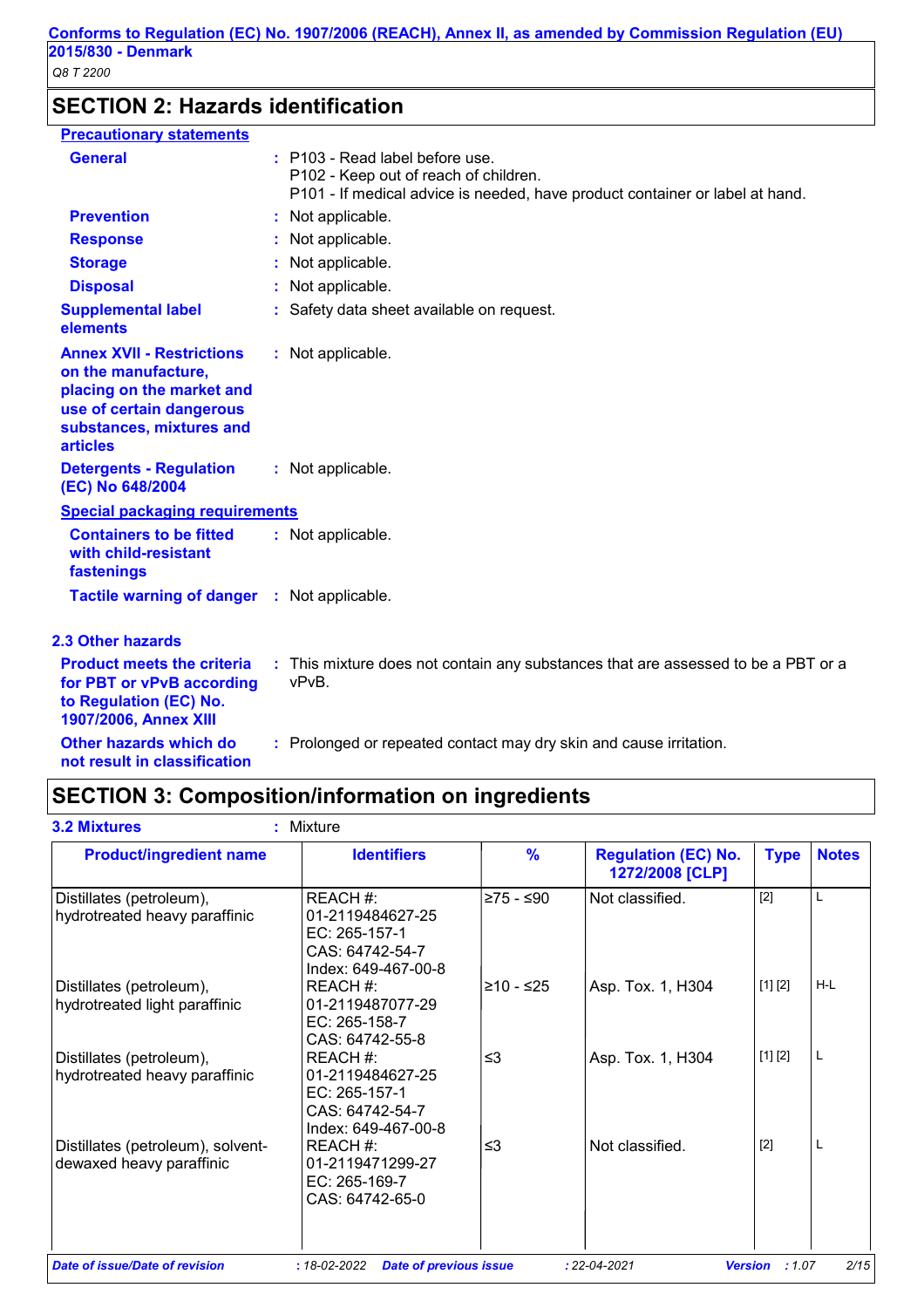# **SECTION 3: Composition/information on ingredients**

|  | See Section 16 for<br>the full text of the H<br>statements declared<br>∣above. |  |
|--|--------------------------------------------------------------------------------|--|
|--|--------------------------------------------------------------------------------|--|

\* CAS: 64742-54-7 / 64742-55-8 / 64742-56-9 / 64742-65-0

The mineral oils in the product contain < 3% DMSO extract (IP 346).

There are no additional ingredients present which, within the current knowledge of the supplier and in the concentrations applicable, are classified as hazardous to health or the environment, are PBTs, vPvBs or Substances of equivalent concern, or have been assigned a workplace exposure limit and hence require reporting in this section.

**Type** 

[1] Substance classified with a health or environmental hazard

[2] Substance with a workplace exposure limit

[3] Substance meets the criteria for PBT according to Regulation (EC) No. 1907/2006, Annex XIII

[4] Substance meets the criteria for vPvB according to Regulation (EC) No. 1907/2006, Annex XIII

[5] Substance of equivalent concern

[6] Additional disclosure due to company policy

Occupational exposure limits, if available, are listed in Section 8.

## **SECTION 4: First aid measures**

#### **4.1 Description of first aid measures**

| <b>Eye contact</b>                | : Immediately flush eyes with plenty of water, occasionally lifting the upper and lower<br>eyelids. Check for and remove any contact lenses. Get medical attention.                                                                                               |
|-----------------------------------|-------------------------------------------------------------------------------------------------------------------------------------------------------------------------------------------------------------------------------------------------------------------|
| <b>Inhalation</b>                 | : Remove victim to fresh air and keep at rest in a position comfortable for breathing.<br>Get medical attention if symptoms occur.                                                                                                                                |
| <b>Skin contact</b>               | : Wash skin thoroughly with soap and water or use recognized skin cleanser.<br>Remove contaminated clothing and shoes. Get medical attention if symptoms occur.                                                                                                   |
| <b>Ingestion</b>                  | : Wash out mouth with water. If material has been swallowed and the exposed<br>person is conscious, give small quantities of water to drink. Do not induce vomiting<br>unless directed to do so by medical personnel. Get medical attention if symptoms<br>occur. |
| <b>Protection of first-aiders</b> | : No action shall be taken involving any personal risk or without suitable training.                                                                                                                                                                              |

#### **4.2 Most important symptoms and effects, both acute and delayed**

#### **Over-exposure signs/symptoms**

| <b>Eye contact</b>  | : No specific data.                                                                |
|---------------------|------------------------------------------------------------------------------------|
| <b>Inhalation</b>   | : No specific data.                                                                |
| <b>Skin contact</b> | : Adverse symptoms may include the following:<br>irritation<br>dryness<br>cracking |
| Ingestion           | : No specific data.                                                                |

#### **4.3 Indication of any immediate medical attention and special treatment needed**

| <b>Notes to physician</b>  | : Treat symptomatically. Contact poison treatment specialist immediately if large |
|----------------------------|-----------------------------------------------------------------------------------|
|                            | quantities have been ingested or inhaled.                                         |
| <b>Specific treatments</b> | <b>:</b> No specific treatment.                                                   |

# **SECTION 5: Firefighting measures**

| 5.1 Extinguishing media                |                                                                          |
|----------------------------------------|--------------------------------------------------------------------------|
| <b>Suitable extinguishing</b><br>media | : Use dry chemical, $CO2$ , alcohol-resistant foam or water spray (fog). |
| Unsuitable extinguishing<br>media      | : Do not use water jet.                                                  |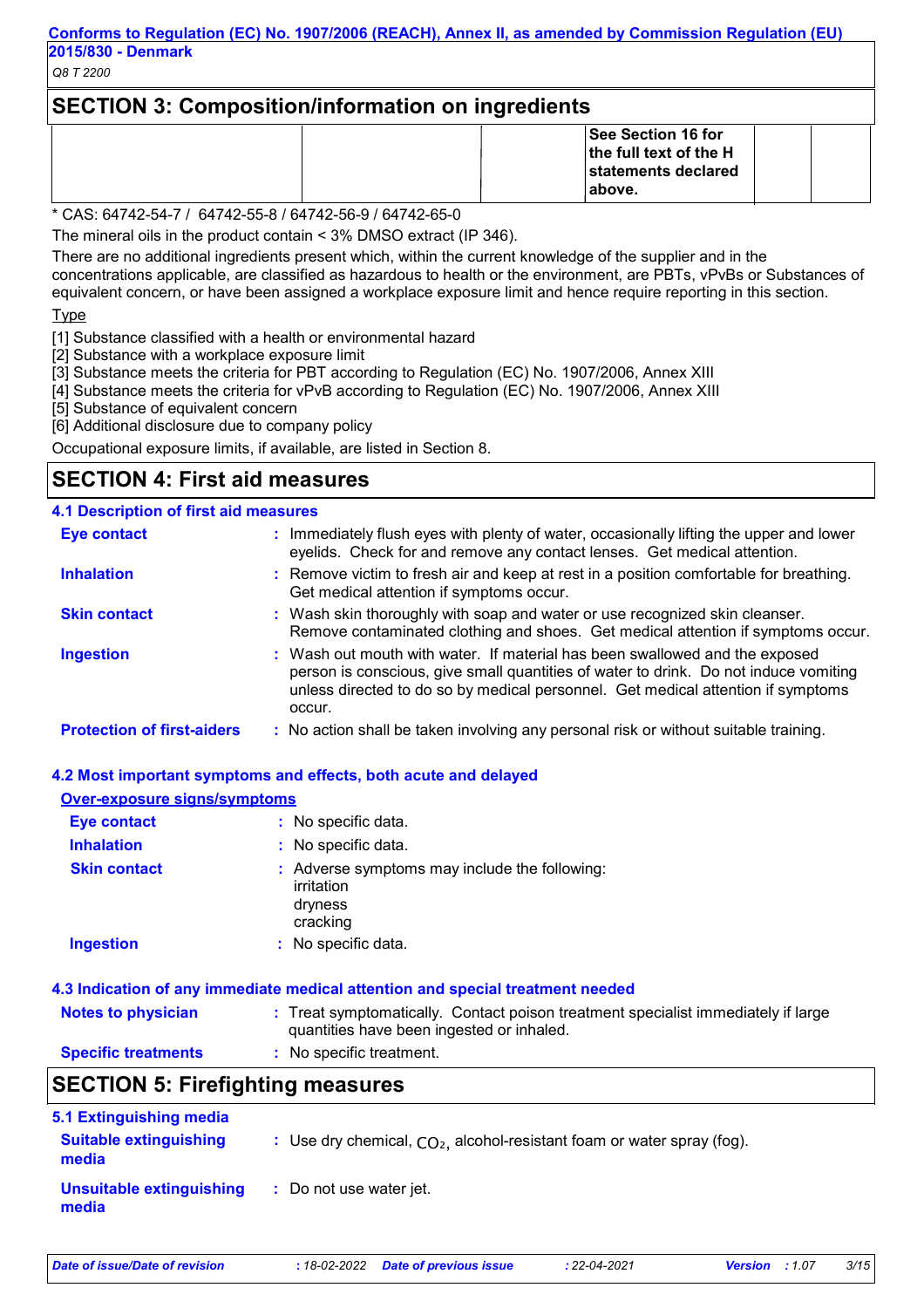# **SECTION 5: Firefighting measures**

|                                                          | 5.2 Special hazards arising from the substance or mixture                                                                                                                                                                                                                                                                                                             |
|----------------------------------------------------------|-----------------------------------------------------------------------------------------------------------------------------------------------------------------------------------------------------------------------------------------------------------------------------------------------------------------------------------------------------------------------|
| <b>Hazards from the</b><br>substance or mixture          | : In a fire or if heated, a pressure increase will occur and the container may burst.                                                                                                                                                                                                                                                                                 |
| <b>Hazardous combustion</b><br>products                  | : Decomposition products may include the following materials:<br>carbon dioxide<br>carbon monoxide<br>sulfur oxides                                                                                                                                                                                                                                                   |
| <b>5.3 Advice for firefighters</b>                       |                                                                                                                                                                                                                                                                                                                                                                       |
| <b>Special protective actions</b><br>for fire-fighters   | : Promptly isolate the scene by removing all persons from the vicinity of the incident if<br>there is a fire. No action shall be taken involving any personal risk or without<br>suitable training.                                                                                                                                                                   |
| <b>Special protective</b><br>equipment for fire-fighters | : Fire-fighters should wear appropriate protective equipment and self-contained<br>breathing apparatus (SCBA) with a full face-piece operated in positive pressure<br>mode. Clothing for fire-fighters (including helmets, protective boots and gloves)<br>conforming to European standard EN 469 will provide a basic level of protection for<br>chemical incidents. |

## **SECTION 6: Accidental release measures**

|                                                           | 6.1 Personal precautions, protective equipment and emergency procedures                                                                                                                                                                                                                                                                                                                                                                                                      |
|-----------------------------------------------------------|------------------------------------------------------------------------------------------------------------------------------------------------------------------------------------------------------------------------------------------------------------------------------------------------------------------------------------------------------------------------------------------------------------------------------------------------------------------------------|
| For non-emergency<br>personnel                            | : No action shall be taken involving any personal risk or without suitable training.<br>Evacuate surrounding areas. Keep unnecessary and unprotected personnel from<br>entering. Do not touch or walk through spilled material. Put on appropriate<br>personal protective equipment.                                                                                                                                                                                         |
|                                                           | For emergency responders : If specialized clothing is required to deal with the spillage, take note of any<br>information in Section 8 on suitable and unsuitable materials. See also the<br>information in "For non-emergency personnel".                                                                                                                                                                                                                                   |
| <b>6.2 Environmental</b><br>precautions                   | : Avoid dispersal of spilled material and runoff and contact with soil, waterways,<br>drains and sewers. Inform the relevant authorities if the product has caused<br>environmental pollution (sewers, waterways, soil or air).                                                                                                                                                                                                                                              |
| 6.3 Methods and materials for containment and cleaning up |                                                                                                                                                                                                                                                                                                                                                                                                                                                                              |
| <b>Small spill</b>                                        | : Stop leak if without risk. Move containers from spill area. Dilute with water and mop<br>up if water-soluble. Alternatively, or if water-insoluble, absorb with an inert dry<br>material and place in an appropriate waste disposal container. Dispose of via a<br>licensed waste disposal contractor.                                                                                                                                                                     |
| <b>Large spill</b>                                        | Stop leak if without risk. Move containers from spill area. Prevent entry into sewers,<br>water courses, basements or confined areas. Wash spillages into an effluent<br>treatment plant or proceed as follows. Contain and collect spillage with non-<br>combustible, absorbent material e.g. sand, earth, vermiculite or diatomaceous earth<br>and place in container for disposal according to local regulations. Dispose of via a<br>licensed waste disposal contractor. |
| <b>6.4 Reference to other</b><br><b>sections</b>          | : See Section 1 for emergency contact information.<br>See Section 8 for information on appropriate personal protective equipment.<br>See Section 13 for additional waste treatment information.                                                                                                                                                                                                                                                                              |
| <b>SECTION 7: Handling and storage</b>                    |                                                                                                                                                                                                                                                                                                                                                                                                                                                                              |

The information in this section contains generic advice and guidance. The list of Identified Uses in Section 1 should be consulted for any available use-specific information provided in the Exposure Scenario(s).

#### **7.1 Precautions for safe handling**

| <b>Protective measures</b> | : Put on appropriate personal protective equipment (see Section 8). |  |
|----------------------------|---------------------------------------------------------------------|--|
|----------------------------|---------------------------------------------------------------------|--|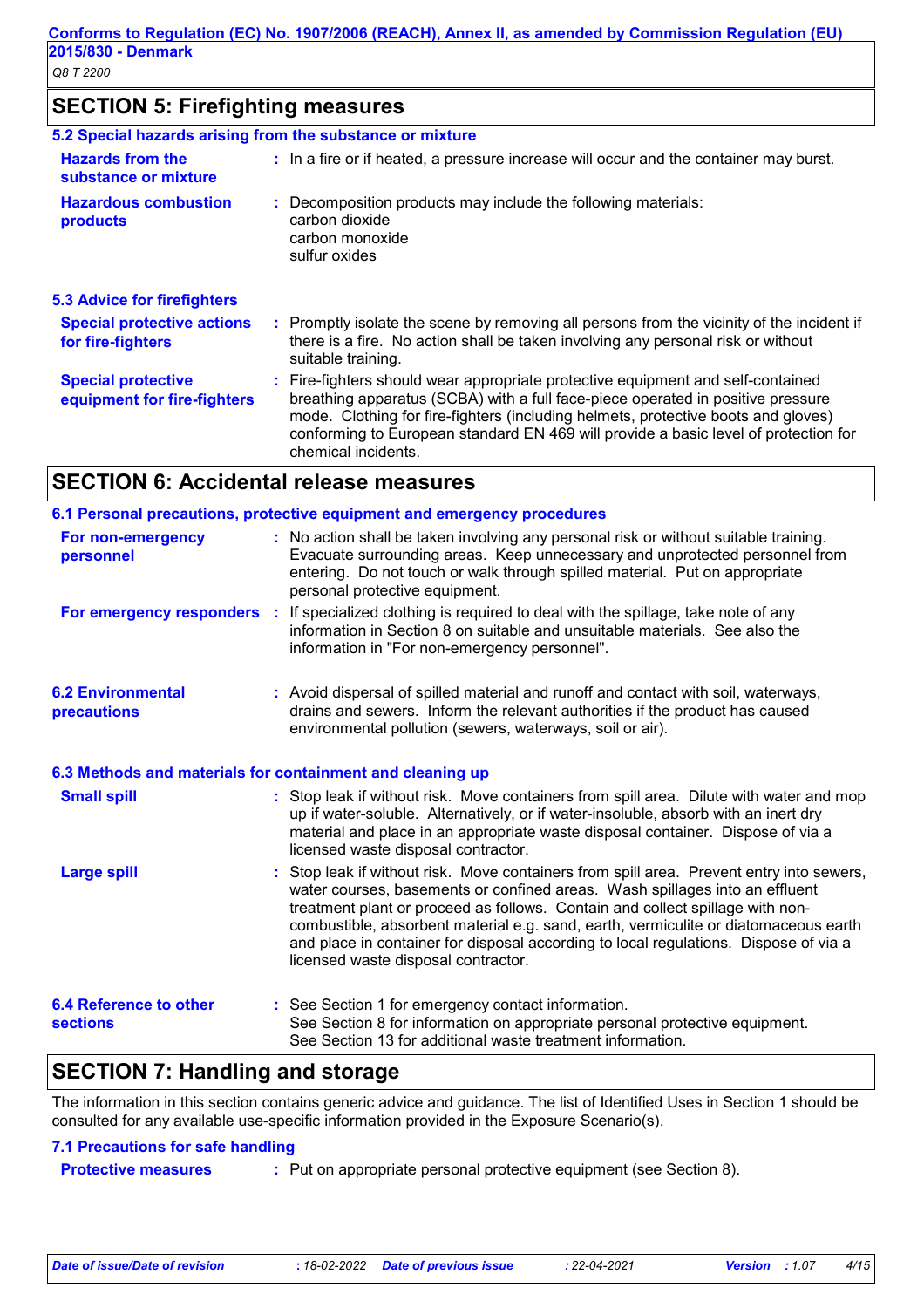## **SECTION 7: Handling and storage**

| <b>Advice on general</b> | : Eating, drinking and smoking should be prohibited in areas where this material is |
|--------------------------|-------------------------------------------------------------------------------------|
| occupational hygiene     | handled, stored and processed. Workers should wash hands and face before            |
|                          | eating, drinking and smoking. Remove contaminated clothing and protective           |
|                          | equipment before entering eating areas. See also Section 8 for additional           |
|                          | information on hygiene measures.                                                    |

#### **7.2 Conditions for safe storage, including any incompatibilities**

Store in accordance with local regulations. Store in original container protected from direct sunlight in a dry, cool and well-ventilated area, away from incompatible materials (see Section 10) and food and drink. Keep container tightly closed and sealed until ready for use. Containers that have been opened must be carefully resealed and kept upright to prevent leakage. Do not store in unlabeled containers. Use appropriate containment to avoid environmental contamination. See Section 10 for incompatible materials before handling or use.

#### **7.3 Specific end use(s)**

**Recommendations : Industrial sector specific : solutions** : Not available. : Not available.

## **SECTION 8: Exposure controls/personal protection**

required.

The information in this section contains generic advice and guidance. Information is provided based on typical anticipated uses of the product. Additional measures might be required for bulk handling or other uses that could significantly increase worker exposure or environmental releases.

#### **8.1 Control parameters**

#### **Occupational exposure limits**

| <b>Product/ingredient name</b>                   | <b>Exposure limit values</b>                                                                                                                                                                                                                                                                                                                                                                                                                                                                                                                                                                                                                                                                                                                                                                                                                                                                                                    |
|--------------------------------------------------|---------------------------------------------------------------------------------------------------------------------------------------------------------------------------------------------------------------------------------------------------------------------------------------------------------------------------------------------------------------------------------------------------------------------------------------------------------------------------------------------------------------------------------------------------------------------------------------------------------------------------------------------------------------------------------------------------------------------------------------------------------------------------------------------------------------------------------------------------------------------------------------------------------------------------------|
| Distillates (petroleum), hydrotreated heavy      | Working Environment Authority (Denmark, 2/2021).                                                                                                                                                                                                                                                                                                                                                                                                                                                                                                                                                                                                                                                                                                                                                                                                                                                                                |
| paraffinic                                       | TWA: 1 mg/m <sup>3</sup> 8 hours. Form: mist and particles                                                                                                                                                                                                                                                                                                                                                                                                                                                                                                                                                                                                                                                                                                                                                                                                                                                                      |
| Distillates (petroleum), hydrotreated light      | Working Environment Authority (Denmark, 2/2021).                                                                                                                                                                                                                                                                                                                                                                                                                                                                                                                                                                                                                                                                                                                                                                                                                                                                                |
| paraffinic                                       | TWA: 1 mg/m <sup>3</sup> 8 hours. Form: mist and particles                                                                                                                                                                                                                                                                                                                                                                                                                                                                                                                                                                                                                                                                                                                                                                                                                                                                      |
| Distillates (petroleum), hydrotreated heavy      | <b>Working Environment Authority (Denmark, 2/2021).</b>                                                                                                                                                                                                                                                                                                                                                                                                                                                                                                                                                                                                                                                                                                                                                                                                                                                                         |
| paraffinic                                       | TWA: 1 mg/m <sup>3</sup> 8 hours. Form: mist and particles                                                                                                                                                                                                                                                                                                                                                                                                                                                                                                                                                                                                                                                                                                                                                                                                                                                                      |
| Distillates (petroleum), solvent-dewaxed heavy   | <b>Working Environment Authority (Denmark, 2/2021).</b>                                                                                                                                                                                                                                                                                                                                                                                                                                                                                                                                                                                                                                                                                                                                                                                                                                                                         |
| paraffinic                                       | TWA: 1 mg/m <sup>3</sup> 8 hours. Form: mist and particles                                                                                                                                                                                                                                                                                                                                                                                                                                                                                                                                                                                                                                                                                                                                                                                                                                                                      |
| <b>Recommended monitoring</b><br>÷<br>procedures | If this product contains ingredients with exposure limits, personal, workplace<br>atmosphere or biological monitoring may be required to determine the effectiveness<br>of the ventilation or other control measures and/or the necessity to use respiratory<br>protective equipment. Reference should be made to monitoring standards, such as<br>the following: European Standard EN 689 (Workplace atmospheres - Guidance for<br>the assessment of exposure by inhalation to chemical agents for comparison with<br>limit values and measurement strategy) European Standard EN 14042 (Workplace<br>atmospheres - Guide for the application and use of procedures for the assessment<br>of exposure to chemical and biological agents) European Standard EN 482<br>(Workplace atmospheres - General requirements for the performance of procedures<br>for the measurement of chemical agents) Reference to national guidance |

#### **DNELs/DMELs**

No DNELs/DMELs available.

#### **PNECs**

No PNECs available.

#### **8.2 Exposure controls**

- **Appropriate engineering controls**
- **:** Good general ventilation should be sufficient to control worker exposure to airborne contaminants.

documents for methods for the determination of hazardous substances will also be

**Individual protection measures**

| Date of issue/Date of revision | : 18-02-2022 Date of previous issue | : 22-04-2021 | <b>Version</b> : 1.07 | 5/15 |
|--------------------------------|-------------------------------------|--------------|-----------------------|------|
|                                |                                     |              |                       |      |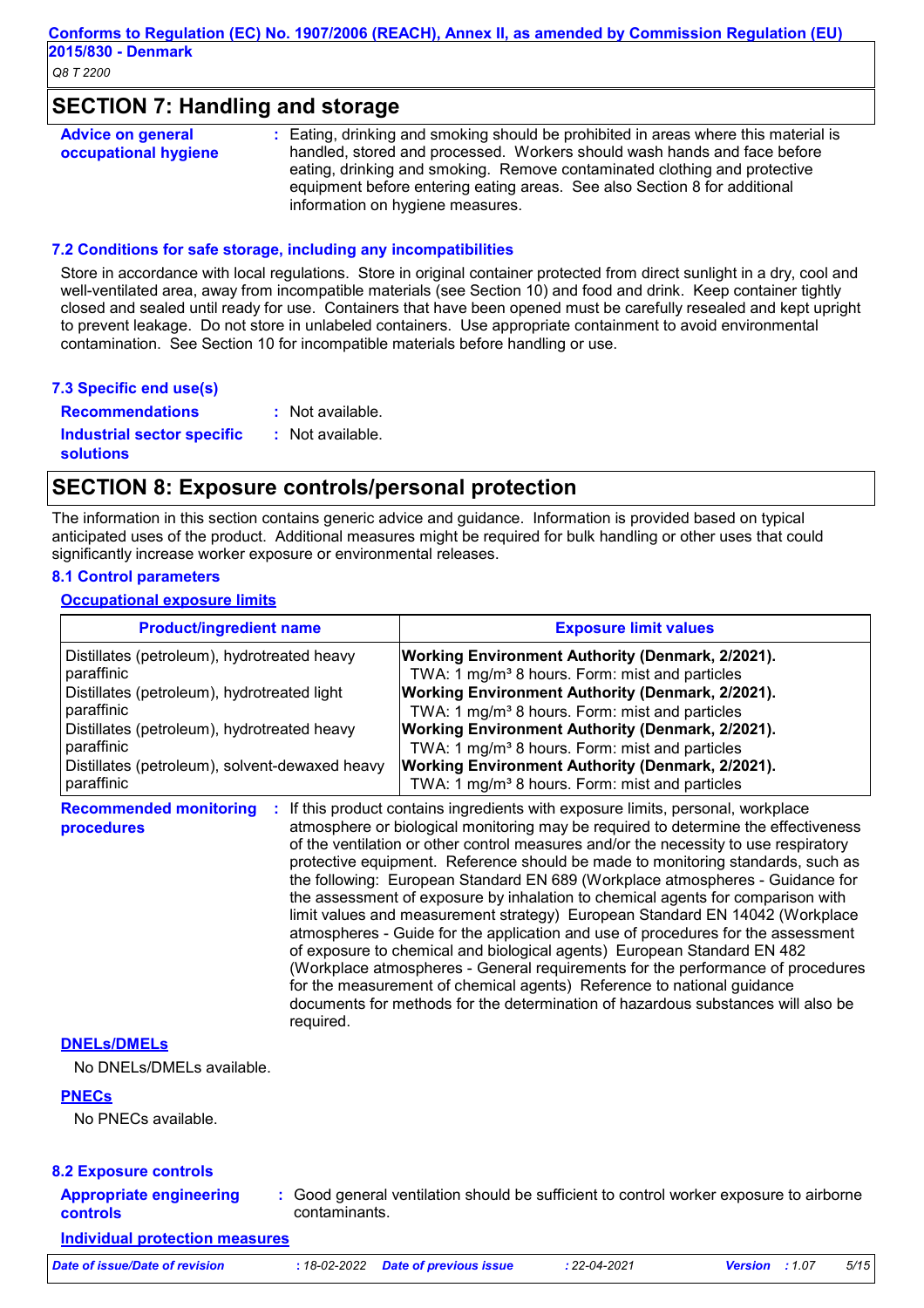# **SECTION 8: Exposure controls/personal protection**

| <b>Hygiene measures</b>                   | Wash hands, forearms and face thoroughly after handling chemical products,<br>before eating, smoking and using the lavatory and at the end of the working period.<br>Appropriate techniques should be used to remove potentially contaminated clothing.<br>Wash contaminated clothing before reusing. Ensure that eyewash stations and<br>safety showers are close to the workstation location. |
|-------------------------------------------|-------------------------------------------------------------------------------------------------------------------------------------------------------------------------------------------------------------------------------------------------------------------------------------------------------------------------------------------------------------------------------------------------|
| <b>Eye/face protection</b>                | Safety eyewear complying with an approved standard should be used when a risk<br>assessment indicates this is necessary to avoid exposure to liquid splashes, mists,<br>gases or dusts. If contact is possible, the following protection should be worn,<br>unless the assessment indicates a higher degree of protection: safety glasses with<br>side-shields.                                 |
| <b>Skin protection</b>                    |                                                                                                                                                                                                                                                                                                                                                                                                 |
| <b>Hand protection</b>                    | : Chemical-resistant, impervious gloves complying with an approved standard should<br>be worn at all times when handling chemical products if a risk assessment indicates<br>this is necessary. Wear suitable gloves tested to EN374. Recommended: < 1<br>hour (breakthrough time): nitrile rubber 0.17 mm.                                                                                     |
| <b>Body protection</b>                    | Personal protective equipment for the body should be selected based on the task<br>being performed and the risks involved and should be approved by a specialist<br>before handling this product.                                                                                                                                                                                               |
| <b>Other skin protection</b>              | Appropriate footwear and any additional skin protection measures should be<br>selected based on the task being performed and the risks involved and should be<br>approved by a specialist before handling this product.                                                                                                                                                                         |
| <b>Respiratory protection</b>             | Based on the hazard and potential for exposure, select a respirator that meets the<br>÷.<br>appropriate standard or certification. Respirators must be used according to a<br>respiratory protection program to ensure proper fitting, training, and other important<br>aspects of use. Recommended: Boiling point > 65 °C: A1; Boiling point < 65 °C:<br>AX1; Hot material: A1P2.              |
| <b>Environmental exposure</b><br>controls | Emissions from ventilation or work process equipment should be checked to<br>ensure they comply with the requirements of environmental protection legislation.<br>In some cases, fume scrubbers, filters or engineering modifications to the process<br>equipment will be necessary to reduce emissions to acceptable levels.                                                                   |

# **SECTION 9: Physical and chemical properties**

#### **9.1 Information on basic physical and chemical properties**

| <b>Appearance</b>                                                  |                                                                   |                    |                |      |
|--------------------------------------------------------------------|-------------------------------------------------------------------|--------------------|----------------|------|
| <b>Physical state</b>                                              | : Liquid. [Oily liquid.]                                          |                    |                |      |
| <b>Appearance</b>                                                  | : Clear to slightly hazy liquid.                                  |                    |                |      |
| <b>Color</b>                                                       | : Brown. [Light]                                                  |                    |                |      |
| Odor                                                               | $:$ Slight                                                        |                    |                |      |
| <b>Odor threshold</b>                                              | : Not available.                                                  |                    |                |      |
| <b>Melting point/freezing point</b>                                | : $\leq$ -27°C                                                    |                    |                |      |
| Initial boiling point and<br>boiling range                         | : $>300^{\circ}$ C ( $>572^{\circ}$ F)                            |                    |                |      |
| <b>Flammability (solid, gas)</b>                                   | : Not applicable.                                                 |                    |                |      |
| <b>Upper/lower flammability or</b><br>explosive limits             | $:$ Not available.                                                |                    |                |      |
| <b>Flash point</b>                                                 | : Open cup: $>200^{\circ}$ C ( $>392^{\circ}$ F) [ASTM D92.]      |                    |                |      |
| <b>Auto-ignition temperature</b>                                   | : $>300^{\circ}$ C ( $>572^{\circ}$ F)                            |                    |                |      |
| <b>Decomposition temperature</b>                                   | $: >300^{\circ}C$                                                 |                    |                |      |
| pH                                                                 | : Not applicable.                                                 |                    |                |      |
| Viscosity (40°C)                                                   | : 55.2 cSt                                                        |                    |                |      |
| Viscosity (100°C)                                                  | $: 9.8$ cSt                                                       |                    |                |      |
| <b>Solubility(ies)</b>                                             | : Insoluble in the following materials: cold water and hot water. |                    |                |      |
| <b>Partition coefficient: n-octanol/: Not applicable.</b><br>water |                                                                   |                    |                |      |
| <b>Vapor pressure</b>                                              | : <0.01 kPa $($ <0.075006 mm Hg)                                  |                    |                |      |
| Date of issue/Date of revision                                     | $:18-02-2022$<br><b>Date of previous issue</b>                    | $: 22 - 04 - 2021$ | Version : 1.07 | 6/15 |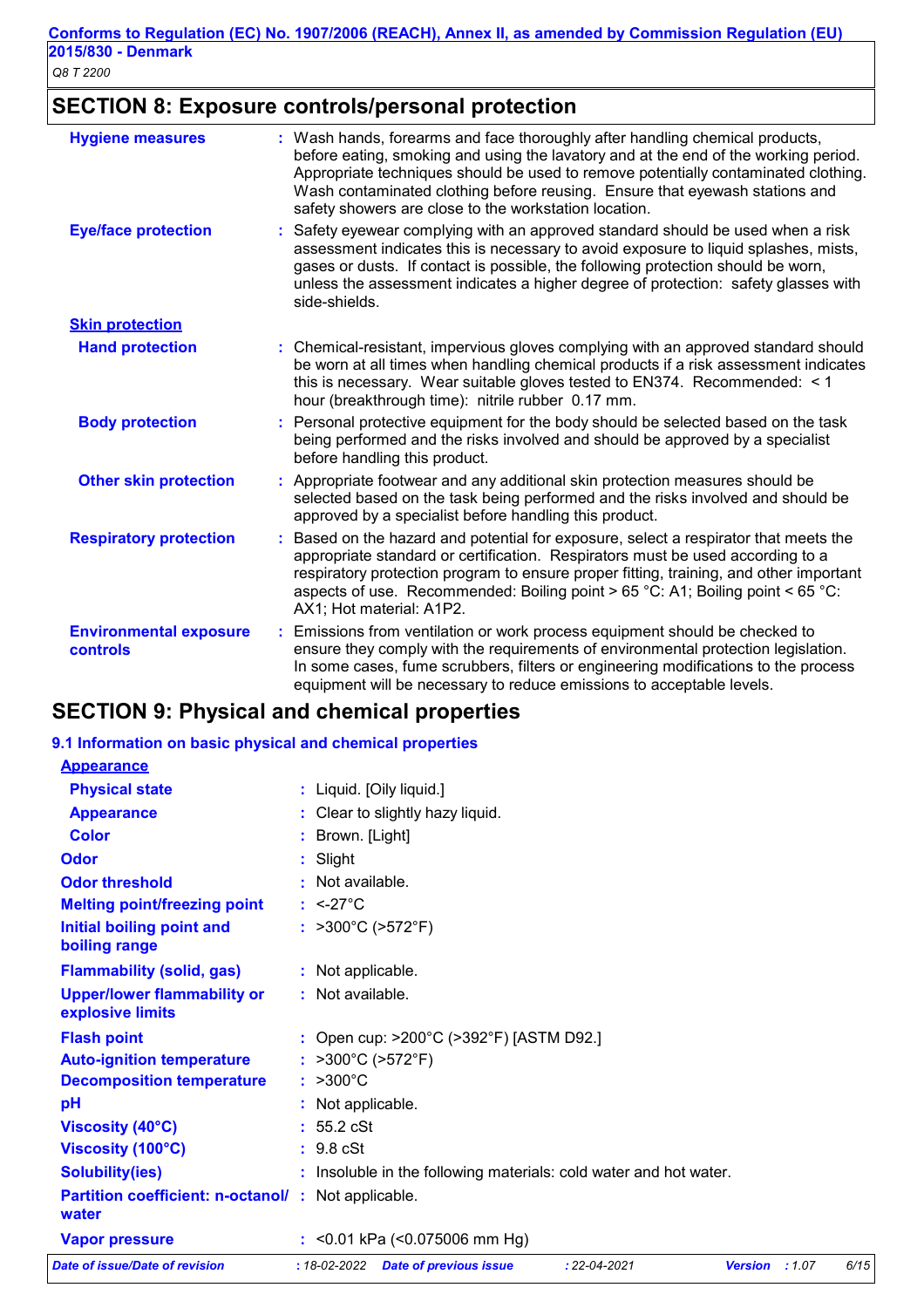|                                                 | Conforms to Regulation (EC) No. 1907/2006 (REACH), Annex II, as amended by Commission Regulation (EU)     |
|-------------------------------------------------|-----------------------------------------------------------------------------------------------------------|
| 2015/830 - Denmark                              |                                                                                                           |
| Q8 T 2200                                       |                                                                                                           |
| <b>Evaporation rate</b>                         | : Not available.                                                                                          |
| <b>Density</b>                                  | $0.88$ g/cm <sup>3</sup> [15°C (59°F)]                                                                    |
| <b>Vapor density</b>                            | : Not available.                                                                                          |
| <b>Explosive properties</b>                     | Not applicable.                                                                                           |
| <b>Oxidizing properties</b>                     | : Not applicable.                                                                                         |
| <b>Particle characteristics</b>                 |                                                                                                           |
| <b>Median particle size</b>                     | : Not applicable.                                                                                         |
| 9.2 Other information                           |                                                                                                           |
| <b>Vapor pressure</b>                           | : $< 0.01$ kPa                                                                                            |
| <b>SECTION 10: Stability and reactivity</b>     |                                                                                                           |
| <b>10.1 Reactivity</b>                          | : No specific test data related to reactivity available for this product or its ingredients.              |
| <b>10.2 Chemical stability</b>                  | : The product is stable.                                                                                  |
| 10.3 Possibility of<br>hazardous reactions      | : Under normal conditions of storage and use, hazardous reactions will not occur.                         |
| <b>10.4 Conditions to avoid</b>                 | : No specific data.                                                                                       |
| 10.5 Incompatible materials                     | : Reactive or incompatible with the following materials:<br>Strong oxidizing materials                    |
| <b>10.6 Hazardous</b><br>decomposition products | : Under normal conditions of storage and use, hazardous decomposition products<br>should not be produced. |

# **SECTION 11: Toxicological information**

#### **11.1 Information on toxicological effects**

#### **Acute toxicity**

| <b>Product/ingredient name</b>                                  | <b>Result</b>                              | <b>Species</b>           | <b>Dose</b>                | <b>Exposure</b>          |
|-----------------------------------------------------------------|--------------------------------------------|--------------------------|----------------------------|--------------------------|
| Distillates (petroleum),<br>hydrotreated light paraffinic       | <b>LC50 Inhalation Dusts and</b><br>lmists | Rat                      | 3900 mg/m <sup>3</sup>     | l 4 hours                |
|                                                                 | LD50 Dermal                                | Rabbit - Male,<br>Female | >5000 mg/kg                |                          |
|                                                                 | LD50 Oral                                  | Rat - Male,<br>Female    | >5000 mg/kg                | $\overline{\phantom{0}}$ |
| Distillates (petroleum),<br>solvent-dewaxed heavy<br>paraffinic | <b>LC50 Inhalation Dusts and</b><br>mists  | Rat - Male,<br>Female    | $5.53$ mg/l                | 4 hours                  |
|                                                                 | LD50 Dermal<br>LD50 Oral                   | Rabbit<br>Rat            | >5000 mg/kg<br>>5000 mg/kg | $\overline{\phantom{a}}$ |

**Conclusion/Summary :** Not available.

#### **Acute toxicity estimates**

| <b>Product/ingredient name</b>                               | Oral (mg/<br>kg) | <b>Dermal</b><br>(mg/kg) | (gases)<br>(ppm) | Inhalation   Inhalation   Inhalation<br>(vapors)<br>(mg/l) | (dusts)<br>and mists)<br>(mg/l) |
|--------------------------------------------------------------|------------------|--------------------------|------------------|------------------------------------------------------------|---------------------------------|
| Distillates (petroleum), solvent-dewaxed heavy<br>paraffinic | N/A              | N/A                      | N/A              | N/A                                                        | 5.53                            |

**Irritation/Corrosion**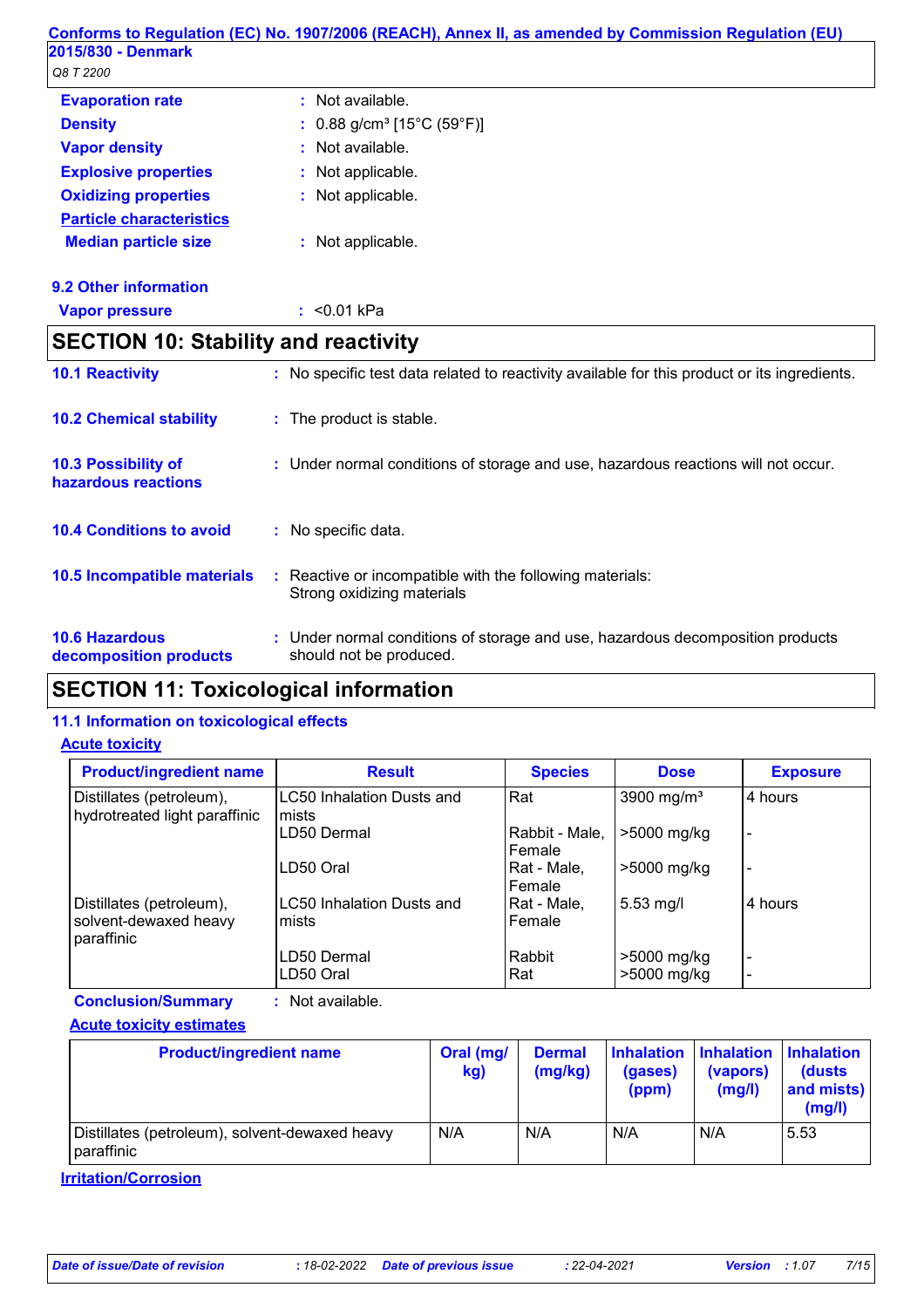# **SECTION 11: Toxicological information**

| <b>Product/ingredient name</b>                                  | <b>Result</b>                         | <b>Species</b> | <b>Score</b> | <b>Exposure</b> | <b>Observation</b> |
|-----------------------------------------------------------------|---------------------------------------|----------------|--------------|-----------------|--------------------|
| Distillates (petroleum),<br>hydrotreated light paraffinic       | Skin - Erythema/Eschar                | Rabbit         | 0.17         | 172 hours       | 7 days             |
|                                                                 | Skin - Edema                          | Rabbit         | 0            | 172 hours       | 7 days             |
|                                                                 | Eyes - Iris lesion                    | Rabbit         | 0            | 148 hours       | 72 hours           |
|                                                                 | Eyes - Redness of the<br>conjunctivae | Rabbit         | 0.33         | 148 hours       | 72 hours           |
| Distillates (petroleum),<br>solvent-dewaxed heavy<br>paraffinic | Skin - Erythema/Eschar                | Rabbit         | 0.17         | 72 hours        | 7 days             |
|                                                                 | Skin - Edema                          | Rabbit         | 0            | 72 hours        | 7 days             |
|                                                                 | Eyes - Iris lesion                    | Rabbit         | $\Omega$     | 148 hours       | 72 hours           |
|                                                                 | Eyes - Redness of the<br>conjunctivae | Rabbit         | 0.33         | 148 hours       | 72 hours           |

**Conclusion/Summary :** Not available.

#### **Sensitization**

| <b>Product/ingredient name</b>                                  | <b>Route of</b><br>exposure | <b>Species</b> | <b>Result</b>   |
|-----------------------------------------------------------------|-----------------------------|----------------|-----------------|
| Distillates (petroleum),<br>hydrotreated light paraffinic       | skin                        | Guinea pig     | Not sensitizing |
| Distillates (petroleum),<br>solvent-dewaxed heavy<br>paraffinic | skin                        | Guinea pig     | Not sensitizing |

**Conclusion/Summary :** Not available.

#### **Mutagenicity**

| <b>Product/ingredient name</b>                                  | Test                                                     | <b>Experiment</b>                                                 | <b>Result</b> |
|-----------------------------------------------------------------|----------------------------------------------------------|-------------------------------------------------------------------|---------------|
| Distillates (petroleum),<br>hydrotreated light paraffinic       | 474 Mammalian<br>Erythrocyte<br><b>Micronucleus Test</b> | Experiment: In vivo<br>Subject: Mammalian-Animal<br>Cell: Somatic | Negative      |
| Distillates (petroleum),<br>solvent-dewaxed heavy<br>paraffinic | 474 Mammalian<br>Erythrocyte<br>Micronucleus Test        | Experiment: In vivo<br>Subject: Mammalian-Animal<br>Cell: Somatic | Negative      |

**Conclusion/Summary :** Not available.

**Carcinogenicity**

| <b>Product/ingredient name</b>                                  | <b>Result</b>          | <b>Species</b>     | <b>Dose</b> | <b>Exposure</b> |
|-----------------------------------------------------------------|------------------------|--------------------|-------------|-----------------|
| Distillates (petroleum),<br>hydrotreated light paraffinic       | Negative - Dermal - TC | Mouse - Female I - |             | 78 weeks        |
| Distillates (petroleum),<br>solvent-dewaxed heavy<br>paraffinic | Negative - Dermal - TC | Mouse - Female I - |             | 78 weeks        |

**Conclusion/Summary :** Not available.

**Reproductive toxicity**

| Rat - Male, Female   Oral:<br>Distillates (petroleum),<br>Negative<br>Negative<br>Negative<br>hydrotreated light paraffinic<br>1000 mg/<br>lkg<br>Rat - Male, Female<br>Oral:<br><b>Negative</b><br>Negative<br>Negative<br>1000 mg/<br>paraffinic<br>kg | <b>Product/ingredient name</b> | <b>Maternal</b><br>toxicity | <b>Fertility</b> | <b>Development</b><br>toxin | <b>Species</b> | <b>Dose</b> | <b>Exposure</b> |
|----------------------------------------------------------------------------------------------------------------------------------------------------------------------------------------------------------------------------------------------------------|--------------------------------|-----------------------------|------------------|-----------------------------|----------------|-------------|-----------------|
| Distillates (petroleum),<br>solvent-dewaxed heavy                                                                                                                                                                                                        |                                |                             |                  |                             |                |             |                 |
|                                                                                                                                                                                                                                                          |                                |                             |                  |                             |                |             |                 |

**Conclusion/Summary :** Not available.

**Teratogenicity**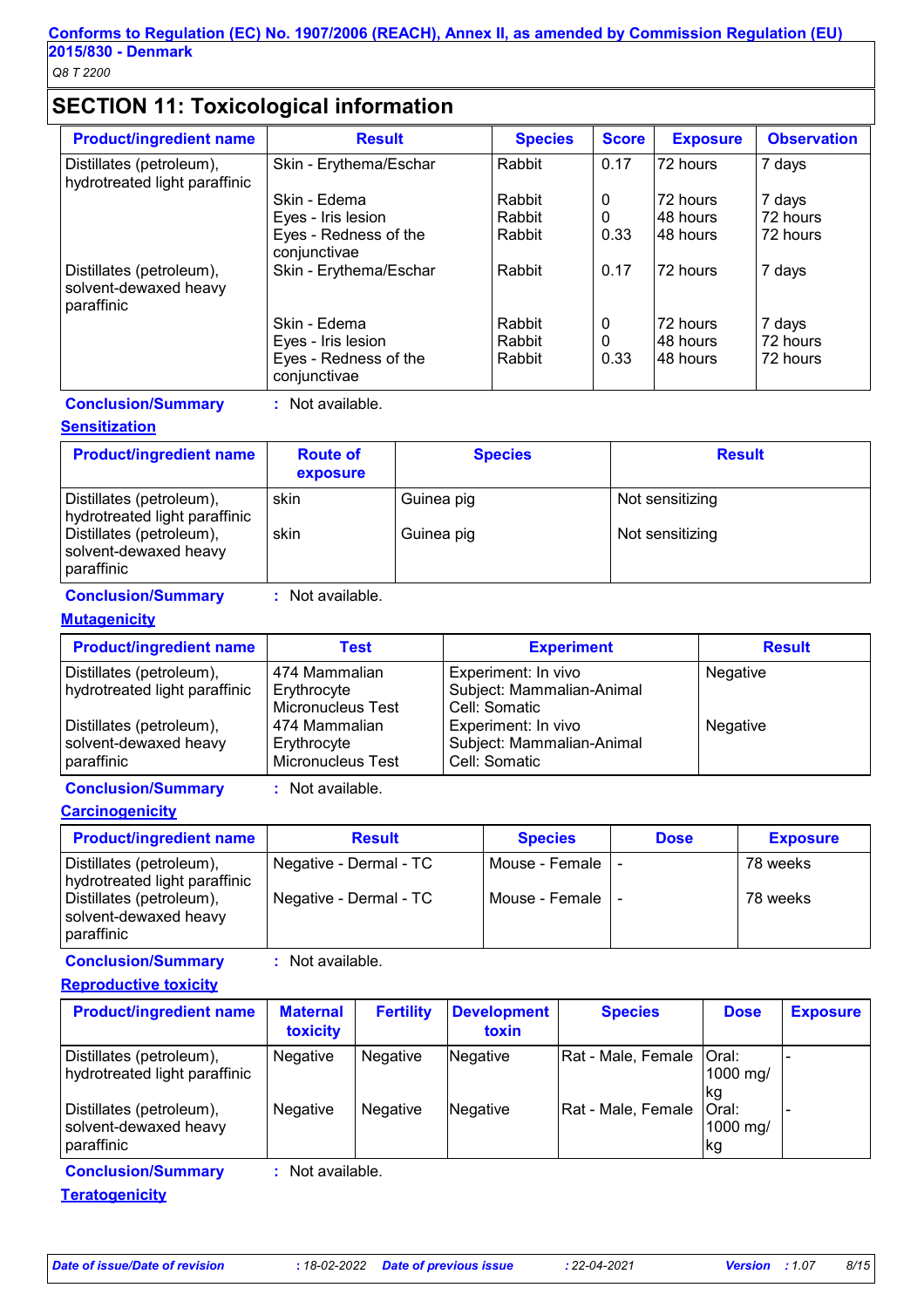# **SECTION 11: Toxicological information**

| <b>Product/ingredient name</b>                                  | <b>Result</b>     | <b>Species</b> | <b>Dose</b> | <b>Exposure</b> |
|-----------------------------------------------------------------|-------------------|----------------|-------------|-----------------|
| Distillates (petroleum),<br>hydrotreated light paraffinic       | Negative - Dermal | Rat            | 2000 mg/kg  | 7 days per week |
| Distillates (petroleum),<br>solvent-dewaxed heavy<br>paraffinic | Negative - Dermal | Rat            | 2000 mg/kg  | 7 days per week |

**Conclusion/Summary :** Not available.

**Specific target organ toxicity (single exposure)**

Not available.

#### **Specific target organ toxicity (repeated exposure)**

Not available.

#### **Aspiration hazard**

| <b>Product/ingredient name</b>                         | <b>Result</b>                         |
|--------------------------------------------------------|---------------------------------------|
| Distillates (petroleum), hydrotreated light paraffinic | <b>ASPIRATION HAZARD - Category 1</b> |
| Distillates (petroleum), hydrotreated heavy paraffinic | <b>ASPIRATION HAZARD - Category 1</b> |

| <b>Information on the likely</b><br>routes of exposure |    | : Not available.                                                                         |
|--------------------------------------------------------|----|------------------------------------------------------------------------------------------|
| <b>Potential acute health effects</b>                  |    |                                                                                          |
| <b>Eye contact</b>                                     | ÷. | No known significant effects or critical hazards.                                        |
| <b>Inhalation</b>                                      |    | No known significant effects or critical hazards.                                        |
| <b>Skin contact</b>                                    |    | Defatting to the skin. May cause skin dryness and irritation.                            |
| <b>Ingestion</b>                                       |    | No known significant effects or critical hazards.                                        |
|                                                        |    | Symptoms related to the physical, chemical and toxicological characteristics             |
| <b>Eye contact</b>                                     |    | : No specific data.                                                                      |
| <b>Inhalation</b>                                      |    | : No specific data.                                                                      |
| <b>Skin contact</b>                                    |    | : Adverse symptoms may include the following:<br>irritation<br>dryness<br>cracking       |
| <b>Ingestion</b>                                       |    | : No specific data.                                                                      |
|                                                        |    | Delayed and immediate effects and also chronic effects from short and long term exposure |
| <b>Short term exposure</b>                             |    |                                                                                          |
| <b>Potential immediate</b><br>effects                  |    | : Not available.                                                                         |
| <b>Potential delayed effects</b>                       |    | : Not available.                                                                         |
| <b>Long term exposure</b>                              |    |                                                                                          |
| <b>Potential immediate</b><br>effects                  |    | : Not available.                                                                         |
| <b>Potential delayed effects</b>                       |    | : Not available.                                                                         |
| <b>Potential chronic health effects</b>                |    |                                                                                          |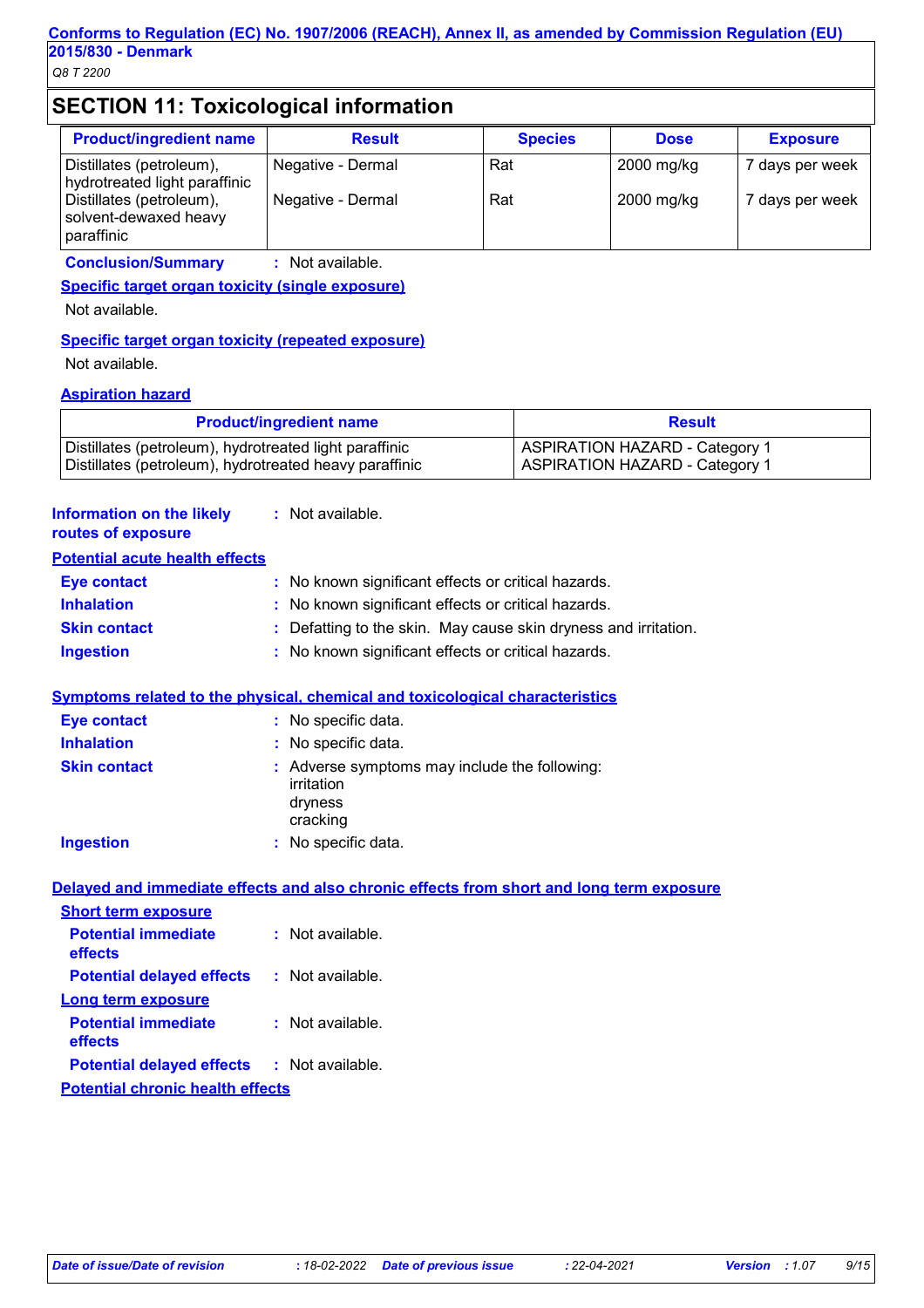# **SECTION 11: Toxicological information**

| <b>Product/ingredient name</b>                    | <b>Result</b>                                                                                              | <b>Species</b>        | <b>Dose</b>              | <b>Exposure</b>                               |
|---------------------------------------------------|------------------------------------------------------------------------------------------------------------|-----------------------|--------------------------|-----------------------------------------------|
| Distillates (petroleum),                          | Sub-chronic NOAEL Oral                                                                                     | Rat - Male,           | $≥2000$ mg/kg            | 13 weeks; 5                                   |
| hydrotreated light paraffinic                     | Sub-acute LOAEL Oral                                                                                       | Female<br>Rat - Male  | $125 \text{ mg/kg}$      | days per week<br>13 weeks; 5<br>hours per day |
|                                                   | Sub-acute NOAEL Inhalation<br>Dusts and mists                                                              | Rat - Male            | $>980$ mg/m <sup>3</sup> | 4 weeks; 5 days<br>per week                   |
| Distillates (petroleum),<br>solvent-dewaxed heavy | Sub-chronic NOAEL Oral                                                                                     | Rat - Male,<br>Female | ≥2000 mg/kg              | 13 weeks; 5<br>days per week                  |
| paraffinic                                        | Sub-acute LOAEL Oral                                                                                       | Rat - Male            | $125 \text{ mg/kg}$      | 13 weeks; 5<br>hours per day                  |
|                                                   | Sub-acute NOAEL Inhalation<br>Dusts and mists                                                              | Rat - Male            | $>980$ mg/m <sup>3</sup> | 4 weeks; 5 days<br>per week                   |
| <b>Conclusion/Summary</b>                         | : Not available.                                                                                           |                       |                          |                                               |
| <b>General</b>                                    | : Prolonged or repeated contact can defat the skin and lead to irritation, cracking and/<br>or dermatitis. |                       |                          |                                               |
| <b>Carcinogenicity</b>                            | : No known significant effects or critical hazards.                                                        |                       |                          |                                               |
| <b>Mutagenicity</b>                               | : No known significant effects or critical hazards.                                                        |                       |                          |                                               |
| <b>Teratogenicity</b>                             | : No known significant effects or critical hazards.                                                        |                       |                          |                                               |
| <b>Developmental effects</b>                      | : No known significant effects or critical hazards.                                                        |                       |                          |                                               |
| <b>Fertility effects</b>                          | : No known significant effects or critical hazards.                                                        |                       |                          |                                               |

#### **Other information :** Not available.

## **SECTION 12: Ecological information**

#### **12.1 Toxicity**

| Distillates (petroleum),<br>Acute NEL >100 mg/l Fresh water<br>Algae<br>solvent-dewaxed heavy<br>paraffinic<br>Acute NEL >10000 mg/l Fresh water<br>Daphnia - Daphnia Magma | <b>Product/ingredient name</b> | <b>Result</b>                   | <b>Species</b>             | <b>Exposure</b>                    |
|-----------------------------------------------------------------------------------------------------------------------------------------------------------------------------|--------------------------------|---------------------------------|----------------------------|------------------------------------|
|                                                                                                                                                                             |                                |                                 |                            | 72 hours                           |
| Chronic NEL 10 mg/l Fresh water<br>Daphnia - Daphnia magna                                                                                                                  |                                | Acute NEL ≥100 mg/l Fresh water | Fish - Pimephales promelas | l 48 hours<br>196 hours<br>21 days |

**Conclusion/Summary :** Not available.

#### **12.2 Persistence and degradability**

| <b>Conclusion/Summary</b>                                                                                                    | $:$ Not available.       |                   |                                    |
|------------------------------------------------------------------------------------------------------------------------------|--------------------------|-------------------|------------------------------------|
| <b>Product/ingredient name</b>                                                                                               | <b>Aquatic half-life</b> | <b>Photolysis</b> | Biodegradability                   |
| Distillates (petroleum),<br>hydrotreated light paraffinic<br>Distillates (petroleum),<br>solvent-dewaxed heavy<br>paraffinic |                          |                   | <b>Inherent</b><br><b>Inherent</b> |

#### **12.3 Bioaccumulative potential**

| <b>Product/ingredient name</b>                                                        | $\mathsf{LogP}_\mathsf{ow}$ | <b>BCF</b> | <b>Potential</b> |
|---------------------------------------------------------------------------------------|-----------------------------|------------|------------------|
| Distillates (petroleum),<br>hydrotreated light paraffinic<br>Distillates (petroleum), | >3<br>>3                    |            | llow<br>How      |
| solvent-dewaxed heavy<br>paraffinic                                                   |                             |            |                  |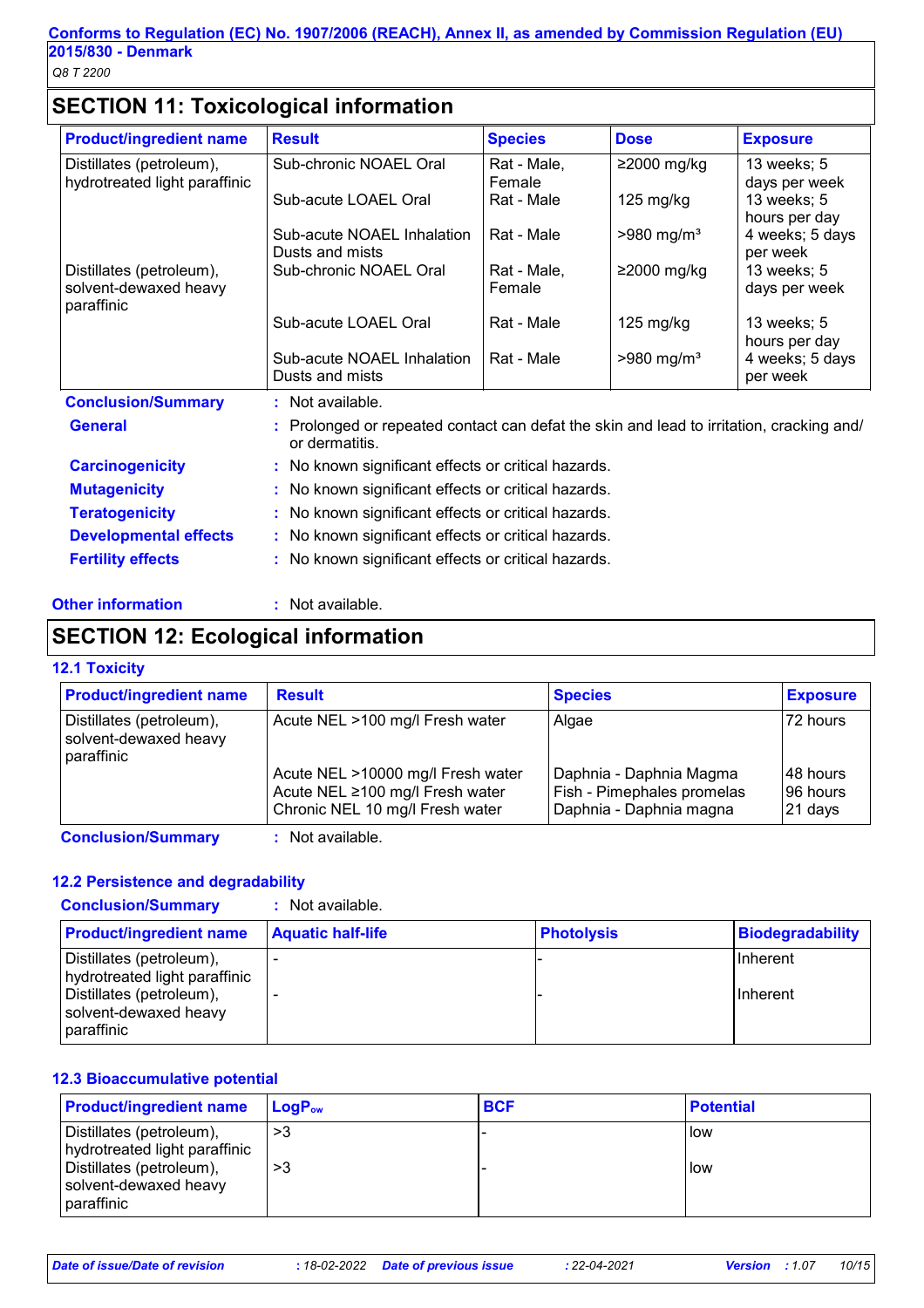## **SECTION 12: Ecological information**

| <b>12.4 Mobility in soil</b>                            |                  |
|---------------------------------------------------------|------------------|
| <b>Soil/water partition</b><br><b>coefficient (Koc)</b> | : Not available. |
| <b>Mobility</b>                                         | : Not available. |

#### **12.5 Results of PBT and vPvB assessment**

This mixture does not contain any substances that are assessed to be a PBT or a vPvB.

#### **12.6 Other adverse effects** : No known significant effects or critical hazards.

# **SECTION 13: Disposal considerations**

The information in this section contains generic advice and guidance. The list of Identified Uses in Section 1 should be consulted for any available use-specific information provided in the Exposure Scenario(s).

#### **13.1 Waste treatment methods**

| <b>Product</b>             |                                                                                                                                                                                                                                                                                                                                                                                                                                                                                                                                                      |
|----------------------------|------------------------------------------------------------------------------------------------------------------------------------------------------------------------------------------------------------------------------------------------------------------------------------------------------------------------------------------------------------------------------------------------------------------------------------------------------------------------------------------------------------------------------------------------------|
| <b>Methods of disposal</b> | : The generation of waste should be avoided or minimized wherever possible.<br>Disposal of this product, solutions and any by-products should at all times comply<br>with the requirements of environmental protection and waste disposal legislation<br>and any regional local authority requirements. Dispose of surplus and non-<br>recyclable products via a licensed waste disposal contractor. Waste should not be<br>disposed of untreated to the sewer unless fully compliant with the requirements of<br>all authorities with jurisdiction. |
| <b>Hazardous waste</b>     | Yes.                                                                                                                                                                                                                                                                                                                                                                                                                                                                                                                                                 |

#### **European waste catalogue (EWC)**

| <b>Waste code</b>          | <b>Waste designation</b>                                                                                                                                                                                                                    |  |  |  |
|----------------------------|---------------------------------------------------------------------------------------------------------------------------------------------------------------------------------------------------------------------------------------------|--|--|--|
| 13 02 05*                  | mineral-based non-chlorinated engine, gear and lubricating oils                                                                                                                                                                             |  |  |  |
| <b>Packaging</b>           |                                                                                                                                                                                                                                             |  |  |  |
| <b>Methods of disposal</b> | : The generation of waste should be avoided or minimized wherever possible. Waste<br>packaging should be recycled. Incineration or landfill should only be considered<br>when recycling is not feasible.                                    |  |  |  |
| <b>Special precautions</b> | : This material and its container must be disposed of in a safe way. Empty containers<br>or liners may retain some product residues. Avoid dispersal of spilled material and<br>runoff and contact with soil, waterways, drains and sewers. |  |  |  |

## **SECTION 14: Transport information**

|                                           | <b>ADR/RID</b> | <b>ADN</b>     | <b>IMDG</b>    | <b>IATA</b>    |
|-------------------------------------------|----------------|----------------|----------------|----------------|
| 14.1 UN number                            | Not regulated. | Not regulated. | Not regulated. | Not regulated. |
| 14.2 UN proper<br>shipping name           | ۰              |                |                |                |
| <b>14.3 Transport</b><br>hazard class(es) | ۰              |                |                |                |
| 14.4 Packing<br>group                     |                |                |                |                |
| 14.5<br><b>Environmental</b><br>hazards   | No.            | No.            | No.            | No.            |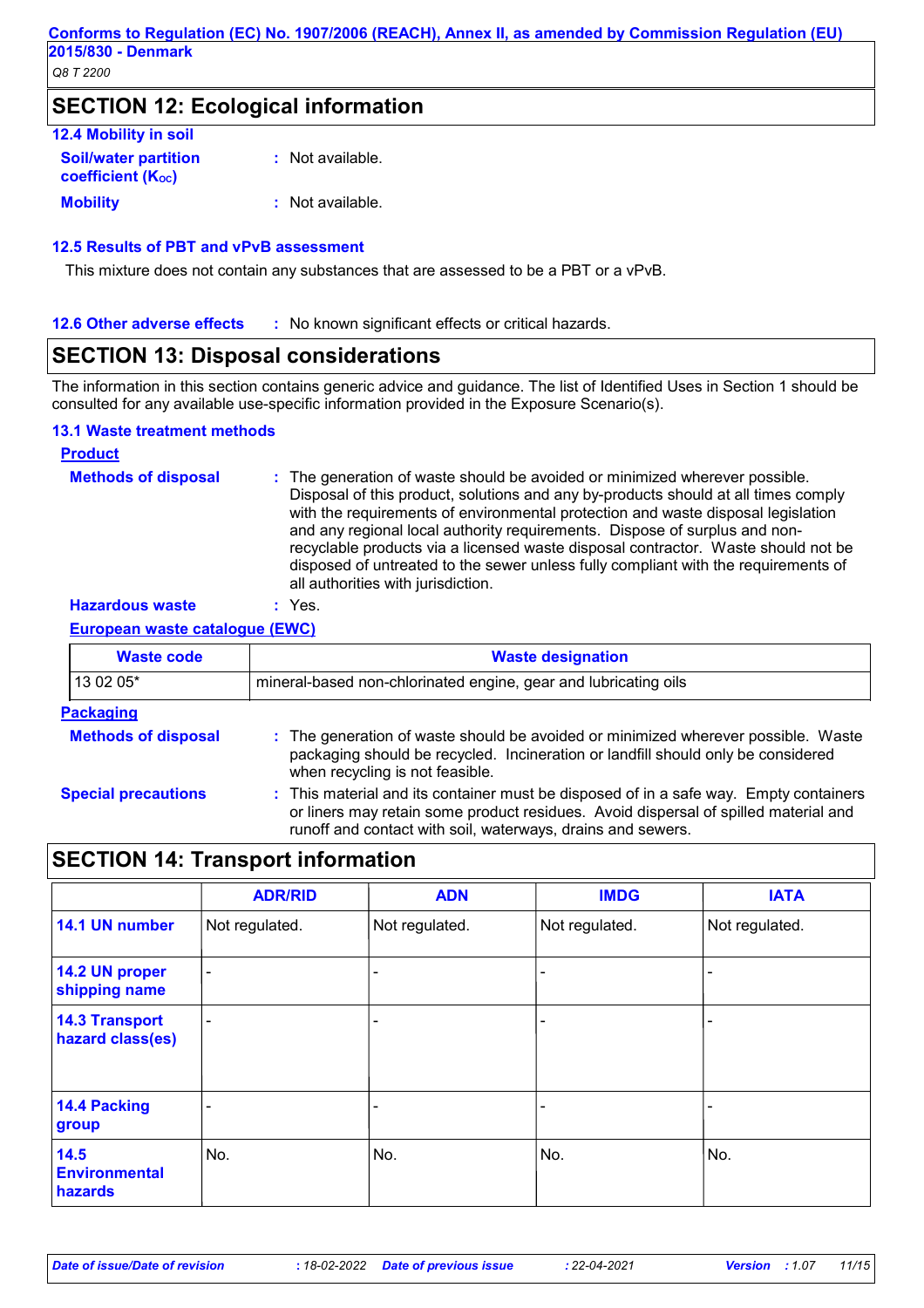#### *Q8 T 2200* **Conforms to Regulation (EC) No. 1907/2006 (REACH), Annex II, as amended by Commission Regulation (EU) 2015/830 - Denmark SECTION 14: Transport information 14.6 Special precautions for : Transport within user's premises:** always transport in closed containers that are **user** upright and secure. Ensure that persons transporting the product know what to do in the event of an accident or spillage. **14.7 Transport in bulk according to IMO instruments :** Not available. **National regulations Other EU regulations Annex XVII - Restrictions on the manufacture, placing on the market and use of certain dangerous substances, mixtures and articles** : Not applicable. **Industrial emissions (integrated pollution prevention and control) - Air :** Not listed **Industrial emissions (integrated pollution prevention and control) - Water :** Not listed **SECTION 15: Regulatory information 15.1 Safety, health and environmental regulations/legislation specific for the substance or mixture EU Regulation (EC) No. 1907/2006 (REACH) Annex XIV - List of substances subject to authorization MAL-code :** 00-3 **Product registration number :** PR-nr: 1698771 **Protection based on MAL : According to the regulations on work involving coded products, the following stipulations apply to the use of personal protective equipment: General:** Gloves must be worn for all work that may result in soiling. Apron/ coveralls/protective clothing must be worn when soiling is so great that regular work clothes do not adequately protect skin against contact with the product. A face shield must be worn in work involving spattering if a full mask is not required. In this **Seveso Directive** This product is not controlled under the Seveso Directive. **Ozone depleting substances (1005/2009/EU)** Not listed. **Prior Informed Consent (PIC) (649/2012/EU)** Not listed. **Substances of very high concern** None of the components are listed. **Annex XIV** None of the components are listed. **Persistent Organic Pollutants** Not listed.

case, other recommended use of eye protection is not required.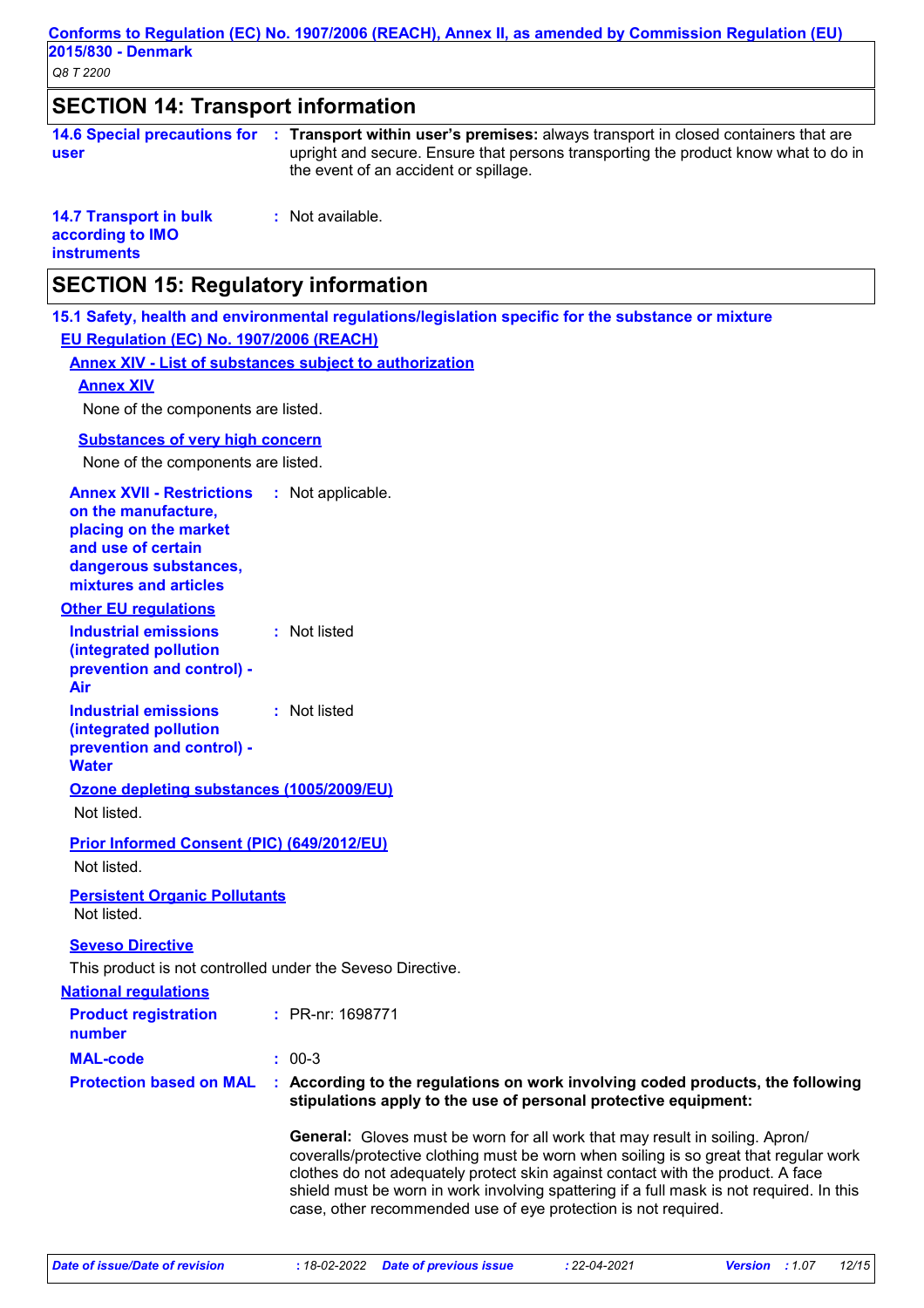# **SECTION 15: Regulatory information**

|                                                       | In all spraying operations in which there is return spray, the following must be worn:<br>respiratory protection and arm protectors/apron/coveralls/protective clothing as<br>appropriate or as instructed.                                                                                                                                                               |
|-------------------------------------------------------|---------------------------------------------------------------------------------------------------------------------------------------------------------------------------------------------------------------------------------------------------------------------------------------------------------------------------------------------------------------------------|
|                                                       | MAL-code: 00-3<br>Application: During downtimes, cleaning and repair of closed facilities, spray<br>booths or cabins, if there is a risk of contact with wet paint or organic solvents.<br>When using scraper or knife, brush, roller, etc. for pre- and post-treatments in<br>cabins or booths of the existing* facility type, if the operator is inside the spray zone. |
|                                                       | - Coveralls must be worn.                                                                                                                                                                                                                                                                                                                                                 |
|                                                       | When spraying in existing* spray booths, if the operator is outside the spray zone.                                                                                                                                                                                                                                                                                       |
|                                                       | - Arm protectors and apron must be worn.                                                                                                                                                                                                                                                                                                                                  |
|                                                       | During all spraying where atomization occurs in cabins or spray booths where the<br>operator is inside the spray zone and during spraying outside a closed facility, cabin<br>or booth.                                                                                                                                                                                   |
|                                                       | - Air-supplied full mask, coveralls and hood must be worn.                                                                                                                                                                                                                                                                                                                |
|                                                       | <b>Drying:</b> Items for drying/drying ovens that are temporarily placed on such things as<br>rack trolleys, etc. must be equipped with a mechanical exhaust system to prevent<br>fumes from wet items from passing through workers' inhalation zone.                                                                                                                     |
|                                                       | Polishing: When polishing treated surfaces, a mask with dust filter must be worn.<br>When machine grinding, eye protection must be worn. Work gloves must always be<br>worn.                                                                                                                                                                                              |
|                                                       | <b>Caution</b> The regulations contain other stipulations in addition to the above.                                                                                                                                                                                                                                                                                       |
|                                                       | *See Regulations.                                                                                                                                                                                                                                                                                                                                                         |
| <b>Hazard class for water</b><br>(WGK)                | : 1                                                                                                                                                                                                                                                                                                                                                                       |
| <b>VOC content</b>                                    | : Exempt.                                                                                                                                                                                                                                                                                                                                                                 |
| <b>International regulations</b>                      |                                                                                                                                                                                                                                                                                                                                                                           |
| Not listed.                                           | <b>Chemical Weapon Convention List Schedules I, II &amp; III Chemicals</b>                                                                                                                                                                                                                                                                                                |
| <b>Montreal Protocol</b>                              |                                                                                                                                                                                                                                                                                                                                                                           |
| Not listed.                                           |                                                                                                                                                                                                                                                                                                                                                                           |
|                                                       | <b>Stockholm Convention on Persistent Organic Pollutants</b>                                                                                                                                                                                                                                                                                                              |
| Not listed.                                           |                                                                                                                                                                                                                                                                                                                                                                           |
|                                                       | <b>Rotterdam Convention on Prior Informed Consent (PIC)</b>                                                                                                                                                                                                                                                                                                               |
| Not listed.                                           |                                                                                                                                                                                                                                                                                                                                                                           |
| <b>UNECE Aarhus Protocol on POPs and Heavy Metals</b> |                                                                                                                                                                                                                                                                                                                                                                           |
| Not listed.                                           |                                                                                                                                                                                                                                                                                                                                                                           |
| <b>Inventory list</b>                                 |                                                                                                                                                                                                                                                                                                                                                                           |
| <b>Australia</b>                                      | : All components are listed or exempted.                                                                                                                                                                                                                                                                                                                                  |
| <b>Canada</b>                                         | All components are listed or exempted.                                                                                                                                                                                                                                                                                                                                    |
| <b>China</b>                                          | : All components are listed or exempted.                                                                                                                                                                                                                                                                                                                                  |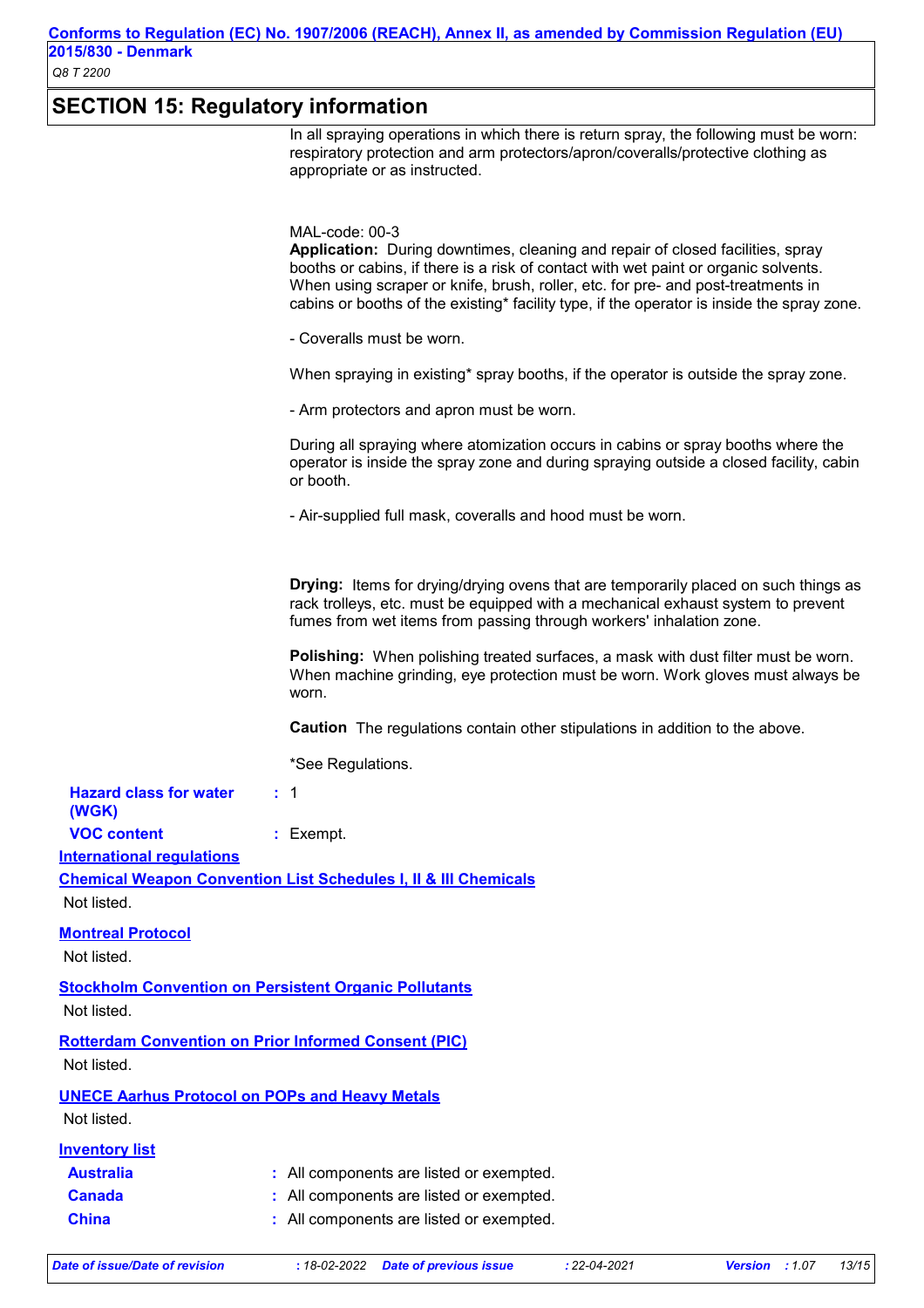# **SECTION 15: Regulatory information**

| <b>15.2 Chemical Safety</b><br>Assessment | : This product contains substances for which Chemical Safety Assessments are still<br>required.                                                                                             |
|-------------------------------------------|---------------------------------------------------------------------------------------------------------------------------------------------------------------------------------------------|
| <b>Viet Nam</b>                           | : Not determined.                                                                                                                                                                           |
| <b>United States</b>                      | : All components are active or exempted.                                                                                                                                                    |
| <b>Turkey</b>                             | : Not determined.                                                                                                                                                                           |
| <b>Thailand</b>                           | : Not determined.                                                                                                                                                                           |
| <b>Taiwan</b>                             | : All components are listed or exempted.                                                                                                                                                    |
| <b>Republic of Korea</b>                  | : All components are listed or exempted.                                                                                                                                                    |
| <b>Philippines</b>                        | : All components are listed or exempted.                                                                                                                                                    |
| <b>New Zealand</b>                        | : All components are listed or exempted.                                                                                                                                                    |
| <b>Japan</b>                              | : Japan inventory (CSCL): All components are listed or exempted.<br><b>Japan inventory (ISHL)</b> : Not determined.                                                                         |
| <b>Europe</b>                             | : At least one component is not listed in EINECS but all such components are listed in<br>ELINCS. Please contact your supplier for information on the inventory status of this<br>material. |

# **SECTION 16: Other information**

 $\nabla$  Indicates information that has changed from previously issued version.

| <b>Abbreviations and</b> | $:$ ATE = Acute Toxicity Estimate                                             |
|--------------------------|-------------------------------------------------------------------------------|
| acronyms                 | CLP = Classification, Labelling and Packaging Regulation [Regulation (EC) No. |
|                          | 1272/2008]                                                                    |
|                          | DMEL = Derived Minimal Effect Level                                           |
|                          | DNEL = Derived No Effect Level                                                |
|                          | EUH statement = CLP-specific Hazard statement                                 |
|                          | $N/A = Not available$                                                         |
|                          | PBT = Persistent, Bioaccumulative and Toxic                                   |
|                          | PNEC = Predicted No Effect Concentration                                      |
|                          | RRN = REACH Registration Number                                               |
|                          | SGG = Segregation Group                                                       |
|                          | vPvB = Very Persistent and Very Bioaccumulative                               |

**Procedure used to derive the classification according to Regulation (EC) No. 1272/2008 [CLP/GHS]**

| <b>Classification</b> | <b>Justification</b> |
|-----------------------|----------------------|
| Not classified.       |                      |

#### **Full text of abbreviated H statements**

H304 May be fatal if swallowed and enters airways.

#### **Full text of classifications [CLP/GHS]**

| Asp. Tox. 1                               | <b>ASPIRATION HAZARD - Category 1</b>                          |
|-------------------------------------------|----------------------------------------------------------------|
| <b>Training advice</b>                    | : Ensure operatives are trained to minimise exposures.         |
| <b>Date of printing</b>                   | $: 18-02-2022$                                                 |
| Date of issue/ Date of<br><b>revision</b> | $: 18-02-2022$                                                 |
| Date of previous issue                    | $: 22-04-2021$                                                 |
| <b>Version</b>                            | : 1.07                                                         |
| <b>Prepared by</b>                        | : Kuwait Petroleum Research & Technology B.V., The Netherlands |
| <b>Notice to reader</b>                   |                                                                |